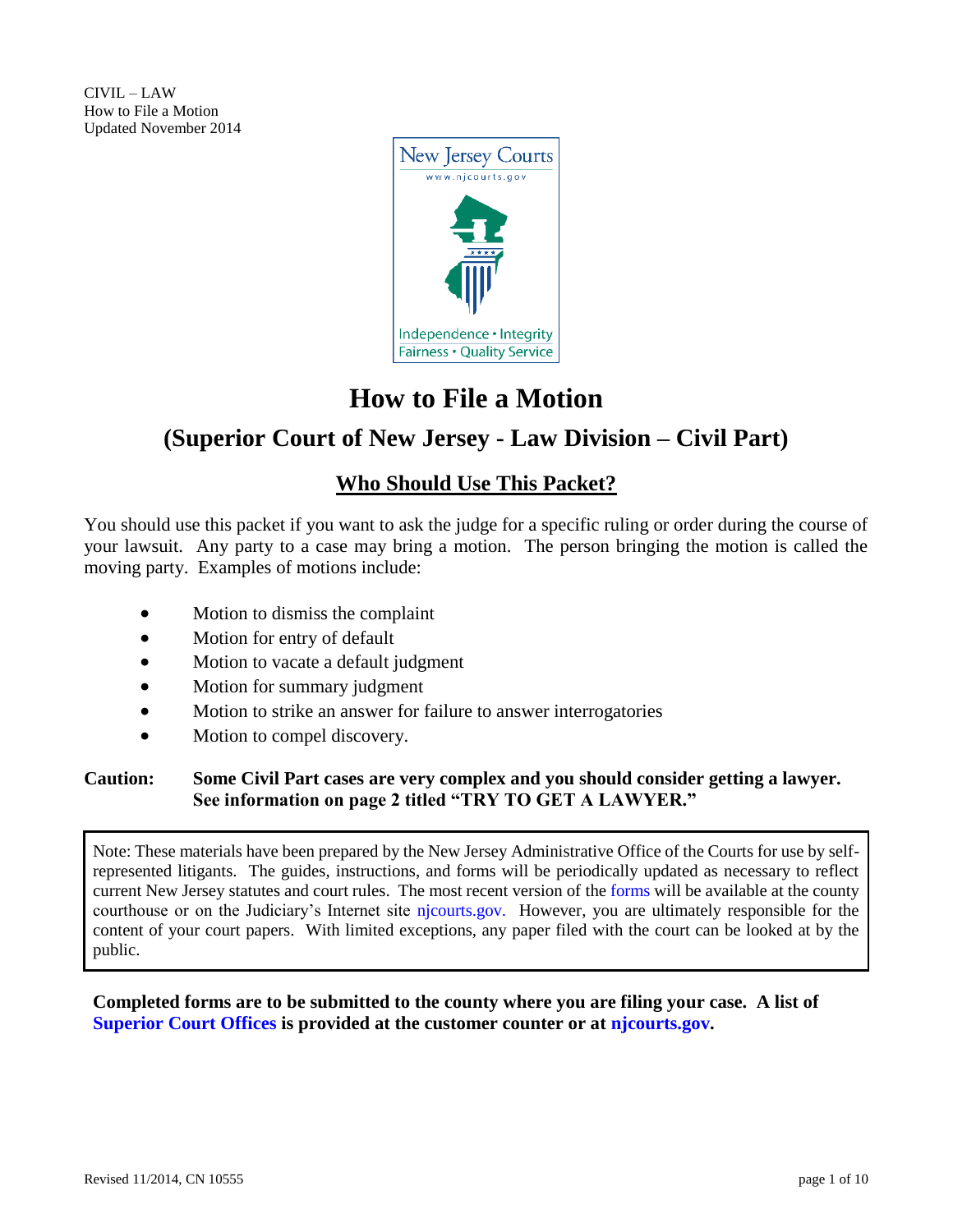# **Things to Think About Before You Represent Yourself in Court**

### **Try to Get a Lawyer**

The court system can be confusing and it is a good idea to get a lawyer if you can. The law, the proofs necessary to present your case, and the procedural rules governing cases in the Law Division, Civil Part are complex. Since valuable claims or potentially heavy judgments may be at stake, most litigants appearing in the Law Division, Civil Part have a lawyer. If you are being sued please contact your insurance company to see if it might provide a lawyer for you. Most likely your opponent will be represented by a lawyer. It is recommended that you make every effort to obtain the assistance of a lawyer. If you cannot afford a lawyer, you may contact the legal services program in your county to see if you qualify for free legal services. Their telephone number can be found online under "Legal Aid" or ["Legal Services.](https://www.lsnj.org/)"

If you do not qualify for free legal services and need help in locating an attorney, you can contact the bar association in your county. Most county bar associations have a [Lawyer Referral Service.](http://apps.americanbar.org/legalservices/lris/directory/main.cfm?id=NJ) The County Bar Lawyer Referral Service can supply you with the names of attorneys in your area willing to handle your particular type of case and will sometimes consult with you at a reduced fee.

There are also a variety of organizations of minority lawyers throughout New Jersey, as well as organizations of lawyers who handle specialized types of cases. Ask your county court staff for a list of lawyer referral services that include these organizations.

If you decide to proceed without an attorney, these materials explain the procedures that must be followed to have your papers properly filed and considered by the court. These materials do not provide information on the law governing your claims or defenses; information on how to conduct pretrial discovery; information on alternative dispute resolution procedures, such as arbitration or mediation, that may be available or required in your case; information on the kinds of evidence you need to prove your claims or defenses at trial; or information on other procedural and evidentiary rules governing civil lawsuits.

## **What You Should Expect If You Represent Yourself**

While you have the right to represent yourself in court, you should not expect special treatment, help, or attention from the court. The following is a list of some things the court staff can and cannot do for you. Please read it carefully before asking the court staff for help.

- **•** We *can* explain and answer questions about how the court works.
- **•** We *can* tell you what the requirements are to have your case considered by the court.
- **•** We *can* give you some information from your case file.
- **•** We *can* provide you with samples of court forms that are available.
- **•** We *can* provide you with guidance on how to fill out forms.
- **•** We *can* usually answer questions about court deadlines.
- **•** We *cannot* give you legal advice. Only your lawyer can give you legal advice.
- **•** We *cannot* tell you whether or not you should bring your case to court.
- **•** We *cannot* give you an opinion about what will happen if you bring your case to court.
- **•** We *cannot* recommend a lawyer, but we can provide you with the telephone number of a local lawyer referral service.
- **•** We *cannot* talk to the judge for you about what will happen in your case.
- **•** We *cannot* let you talk to the judge outside of court.
- **•** We *cannot* change an order issued by a judge.

### **Keep Copies of All Papers**

Make and keep copies of all completed forms and documents related to your case.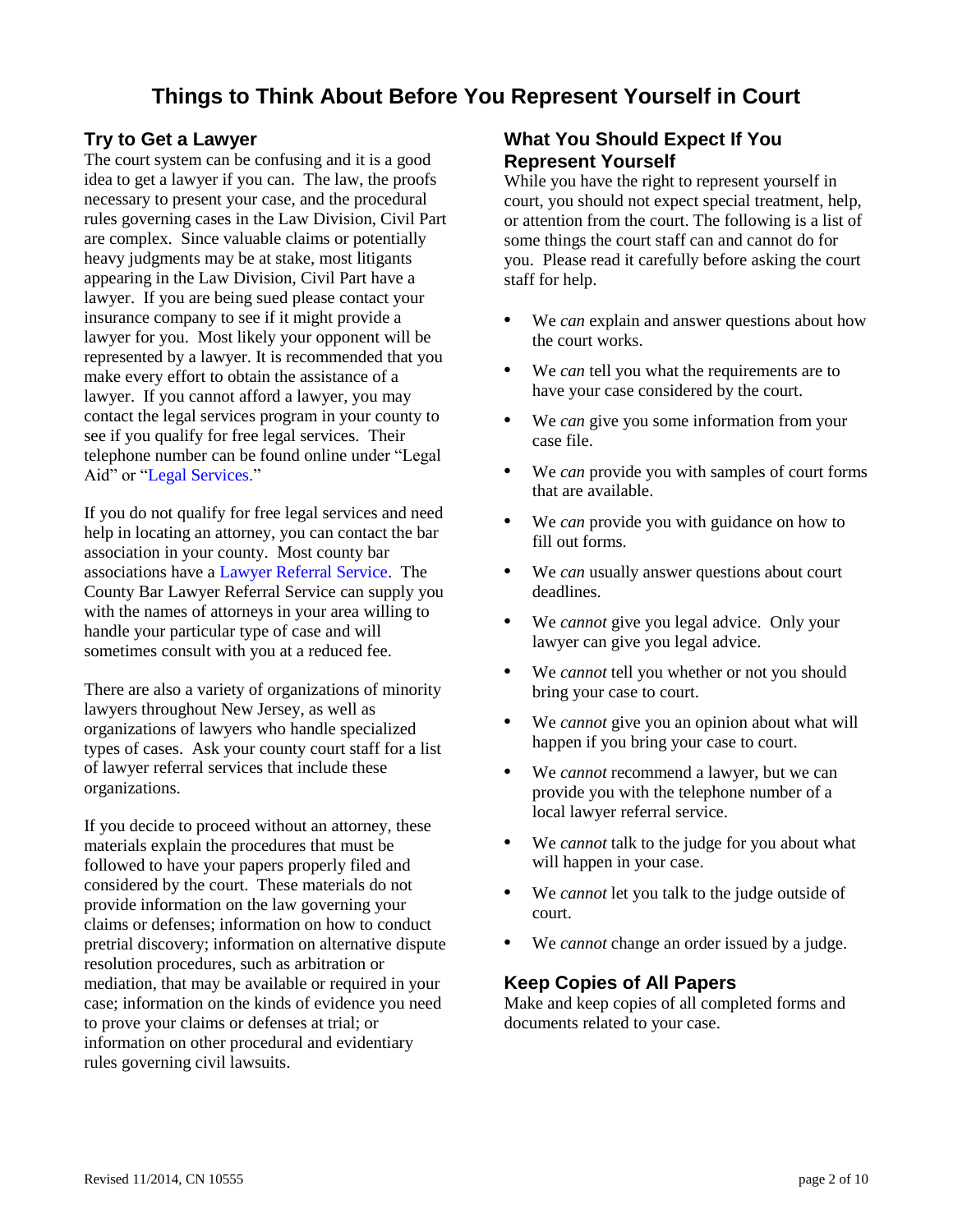# **Definitions of Words Used in This Packet**

**Adversary –** Your *adversary* in a lawsuit is the person or persons whose position is opposite to you. In a case in which there is only a plaintiff and a defendant and you are the plaintiff, your adversary is the defendant. Likewise, if you are the defendant, your adversary is the plaintiff. In this packet, service on your adversary means service on the attorney(s) representing your adversary or adversaries and/or on any party(ies) not represented by counsel.

**Brief -** A *brief* is a written argument submitted to the court in which you present the facts and the history of your case and the legal argument supporting the request you have made to the court in your motion.

**Calendar motion -** A *calendar motion* asks the court for a ruling related to the scheduling or timing of your case**,** such as a motion for more time to file papers.Before filing a calendar motion, the moving party must try to resolve the matter with the other party(ies) in the case.

**Certification** - A *certification* is a written statement you make when you file your papers with the court in which you state that all the information contained in the papers is true to the best of your knowledge.

**Discovery End Date –** The *discovery end date* is the date assigned by the court by which discovery in your case must be completed.

**Discovery Motion -** A *discovery motion* asks the court for a ruling on some phase of the discovery process such as a motion for more specific answers to interrogatories, a motion to compel depositions. Before filing a discovery motion, the moving party must try to resolve the matter with the other party in the case.

**Docket Number -** The *docket number* is the number the court assigns to your case so that it may be identified and located easily. Once you have a docket number, you must include it on all your communications with the court.

**Motion** - A *motion* is an application to the court for a specific order or ruling to be made in favor of the person making the motion (the movant).

**Motion Day** - Courts hear motions on specified days (usually Fridays) on the court calendar called *motion days*. A schedule of the court's motion days can be obtained from the court staff or on Internet at the Judiciary's website at [njcourts.gov.](https://www.njcourts.gov/calendars.html)

**Movant or moving party** - The *movant or moving party* is the person who is bringing the motion.

**Notice of Motion -** A *notice of motion* is the form used to inform the court and all opposing parties that the moving party is seeking a specific ruling or order from the court.

**Oral argument** - *Oral argument* refers to the appearance in court by the parties to present their positions to the judge in person. Either side may request oral argument, but the decision on whether there will be oral argument is up to the judge. If oral argument is not requested by either of the parties or the judge, the motion will be decided "on the papers."

*Pro Se - Pro se* means by oneself. A *pro se* litigant represents him or herself in court without the aid of counsel.

**Proof of Mailing -** *Proof of mailing* is the form in which you provide the dates and the method you used to give the other parties copies of the papers that you filed in court.

**Proposed Form of Order** - A proposed order is a form that the judge can use to either grant or deny the relief sought in the motion. Every motion must be accompanied by a *proposed form of order*.

**Return date** - The *return date* is the date on which the court will consider the motion. If you request oral argument, you must appear before the judge. If no oral argument is requested, the matter will be decided "on the papers." That is, the judge will decide the motion on what has been submitted in the moving papers and in the opposition papers, without having anyone appear in court.

**Summary judgment** - A motion for *summary judgment* asks the court to resolve the case in the moving party's favor without a trial because there is no dispute over the facts of the case and the law supports the moving party's position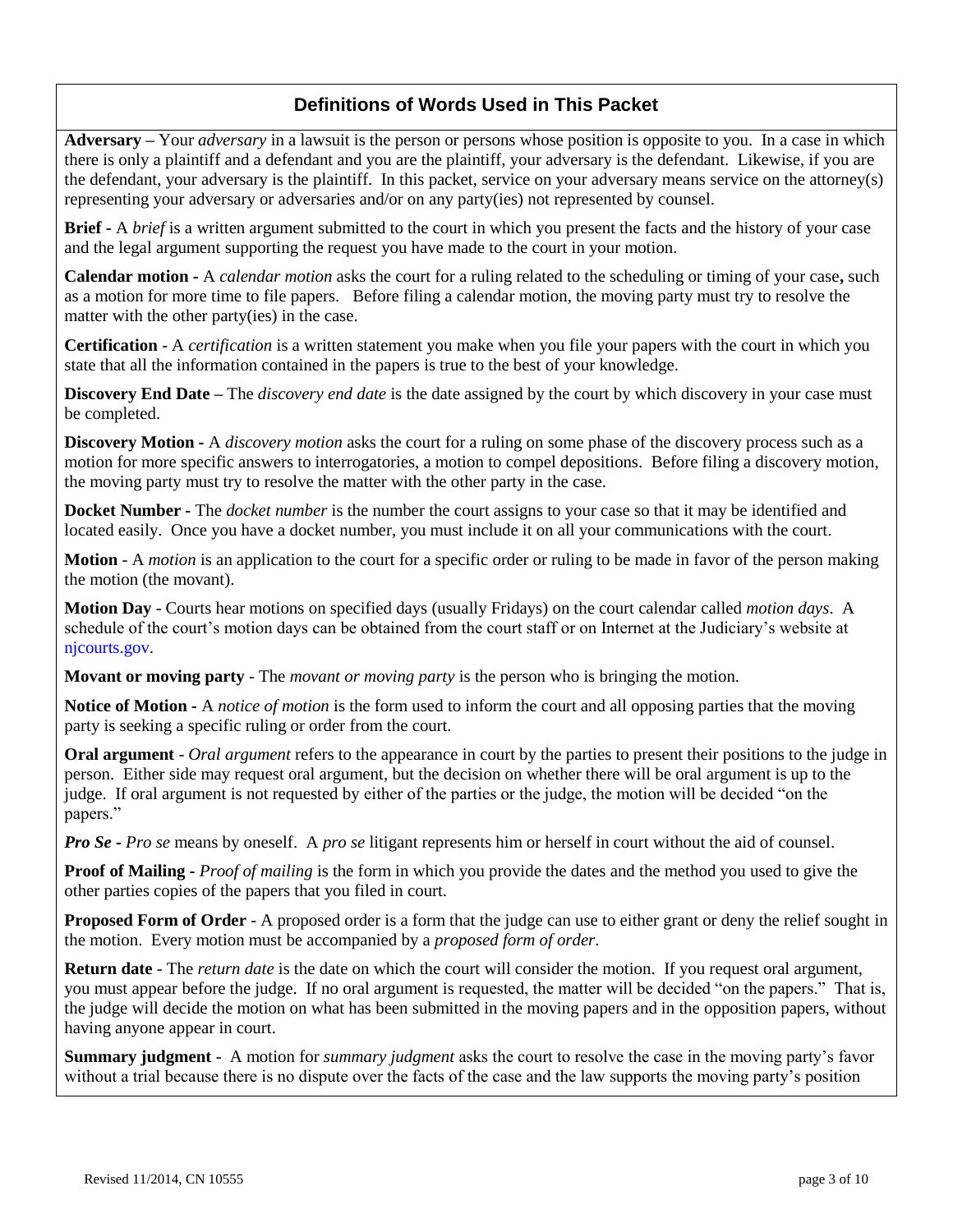The numbered steps listed below tell you what forms you will need to fill out and what to do with them. Each form should be typed or printed clearly on 8 ½ "x 11" white paper only. Forms may not be filed on a different size or color paper.

# **Steps for Filing a Motion**

**Note: Before you file a calendar or discovery motion, you must contact your adversary's attorney or the** *pro se* **party to attempt to resolve the matter. The Certification Regarding Attempts to Resolve tells the court that you have personally conferred with the attorney or** *pro se* **party and were unsuccessful in resolving the issue OR that you made a good faith but unsuccessful effort to contact your adversary and detail the steps you took to establish contact OR that you have notified your adversary in writing that unless the discovery requests have been complied with you will file a motion**.

#### **STEP 1 - Complete the** *Notice Of Motion* **and the**  *Certification Regarding Attempts To Resolve*  **(Form A).**

In the *Notice of Motion,* you inform the court and all parties that you have asked for a specific ruling or order and you specify the type of ruling you want. Motions are heard in court on specified days. You should obtain the motion schedule either from the clerk's office or on line from the judiciary website at[: njcourts.gov.](https://www.njcourts.gov/calendars.html)

You should pick a motion day at least 3 weeks from the date you mail your motion papers in order to give your adversary the 16 days before the return date as required by the court rules. **Note: If you are filing a motion for summary judgment, you must file it no later than 28 days before the time specified for the return date**.

You must indicate whether you want to waive oral argument and let the judge decide the motion on the papers or not. You can ask the court for oral argument only if your adversary opposes the motion or you can ask for oral argument on your own. If you request oral argument, you must tell the court why you think it is necessary.

**Note: The judge makes the decision on whether there should be oral argument. The judge may request it even if neither party asked for it. Similarly, the judge may deny the request for oral argument.**

If you have received notification of the date by which discovery should be completed in your case. you must indicate that date in the space provided. If a date has not been assigned, you must check the statement that indicates that no date has been assigned.

You must also indicate on the Notice of Motion any dates that have been set by the court for conferences, arbitration, or trial. For discovery and calendar motions, you must complete the Certification Regarding Attempts to Resolve to inform the court what efforts you have made to contact your adversary to resolve the issue in the two week period immediately before filing the motion.

**NOTE:** If this is the first paper you are filing in this case, (i.e., you have not already filed an answer to the complaint), you must certify that you have redacted (blacked out) any personal identifiers (Social Security numbers, driver's license numbers, vehicle plate numbers, insurance policy numbers, active financial account numbers, or active credit card numbers) from any paper filed with the court, unless any such personal identifier is required to be included by statute, rule, administrative directive or court order. If an active financial account is the subject of your case and cannot otherwise be identified, you may use the last four digits of the account to identify it.

**NOTE:** Do **not** redact (black out) this information in the original papers that you are keeping (such as a police accident report) since you may have to show them to the court at some point.

#### **STEP 2 - Complete the** *Certification in Support of the Motion* **and the** *Certification of Service* **(Form B).**

The Certification *in Support of the Motion* tells the court the reasons why you want the ruling you have requested and the reasons why the court should grant your request. You must also complete the *Certification of Service* which tells the court the date on which you mailed the copies of the documents to your adversary.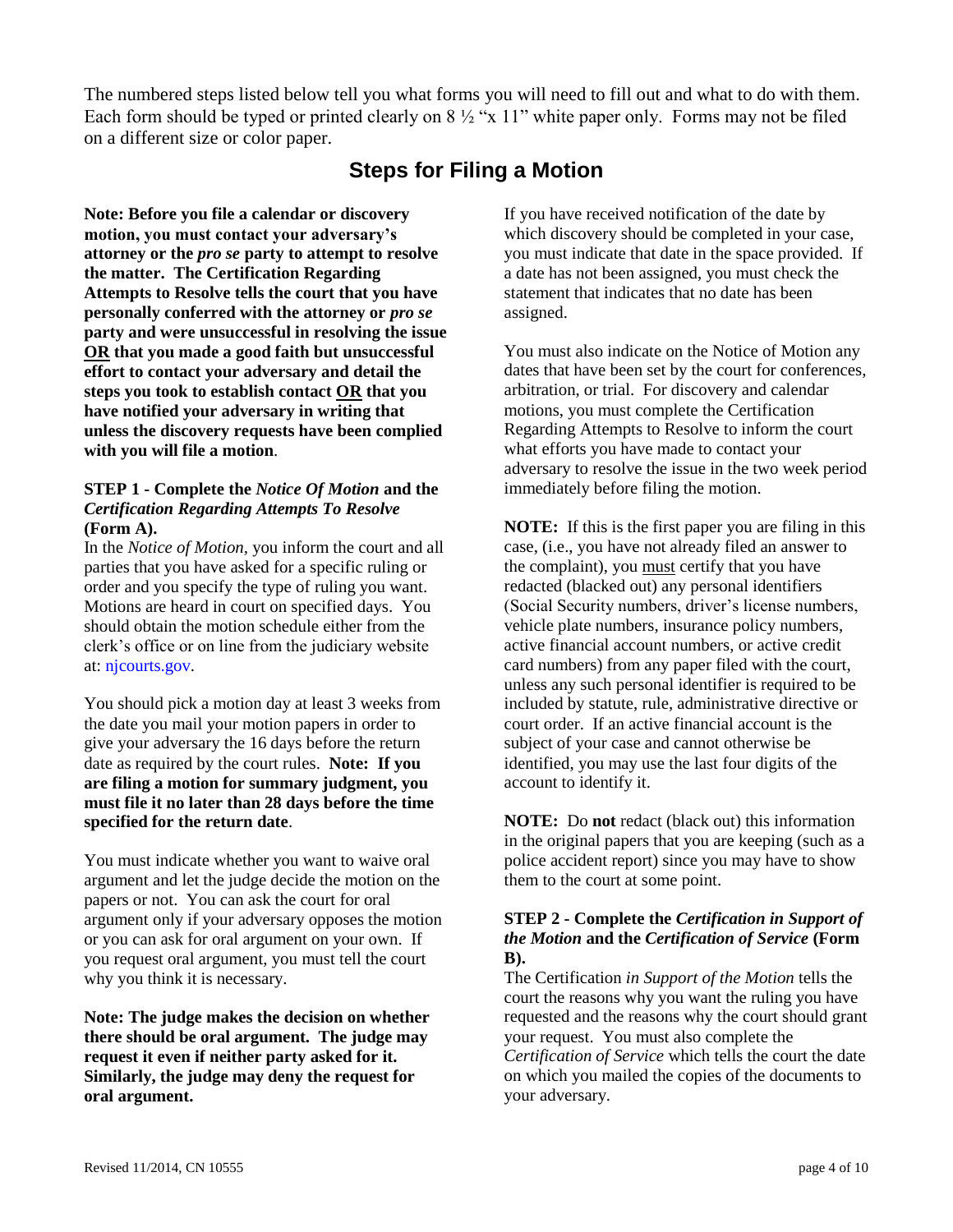#### **STEP 3 - Complete the Proposed Form of** *Order*  **(Form C).**

Fill in the information up to the line for the date of the order. Leave that and the rest of the form blank. The terms of the Order will be completed by the judge when the motion is decided.

**If you are filing a motion for summary judgment, you must also include a legal brief in which you state the facts of your case and the law that supports your position.**

#### **STEP 4 - Attach the filing fee.**

The fee for filing a motion in Superior Court is \$50.00. Write a check in that amount payable to the *Treasurer, State of New Jersey.* **Note: If this motion is the first paper you are filing with the court in this case (that is, you have not previously answered or otherwise responded to the complaint), the filing fee is \$175.00.**

#### **STEP 5 - Check your completed forms.**

Check your forms to make sure that they are complete and that you have signed them in the appropriate places. Make at least four copies of the completed forms.

**Checklist:** You must have the following items:

The original *Notice of Motion, Certifications,* and proposed form of *Order* (Forms A, B and C). If you wish the court to return to you a copy marked "filed," you must include a copy and a stamped, self-addressed envelope. You will need a brief in support of a motion for summary judgment.

A money order or check made out to *Treasurer, State of New Jersey* in the amount of \$50.00 (or \$175.00 if this is the first paper filed)

A stamped self-addressed envelope, if you want a copy stamped "filed."

One copy of the *Notice of Motion, Certification,* and proposed form of *Order* (and brief, if applicable) to serve on your adversary's attorney or the adversary, if *pro se.*

#### **STEP 6 - Mail the** *Notice of Motion***,** *Certification* **and Proposed Form of** *Order* **to your adversary and any other party to the lawsuit.**

You must serve your adversary no later than 16 days before the specified return date on your notice of motion. [If you are filing a motion for summary judgment, you must file it not later than 28 days before the time specified for the return date]. While the court rules do not require you to use certified mail, it is suggested that you send your motion and supporting papers by regular and certified mail, return receipt requested. You will then have the green card when it is returned to you as proof of service.

#### **STEP 7 - Mail or deliver the forms to the court.**

You may deliver your papers to the court in person or you may mail them. The court address is available on line at [njcourts.gov.](https://www.njcourts.gov/courts/index.html) If you mail the papers, we recommend that you use certified mail, return receipt requested.

Mail or deliver to the court the original *Notice of Motion, Certification* and proposed form of *Order.*  If you wish the court to send you back a copy of these papers stamped "filed," you must include an additional copy and a self-addressed, stamped envelope.

**Keep copies of all papers you provide to the court or any other party. Make and keep for yourself copies of all completed forms and any canceled checks, money orders, receipts, bills, contract estimates, letters, leases, photographs and other important papers that relate to your case.**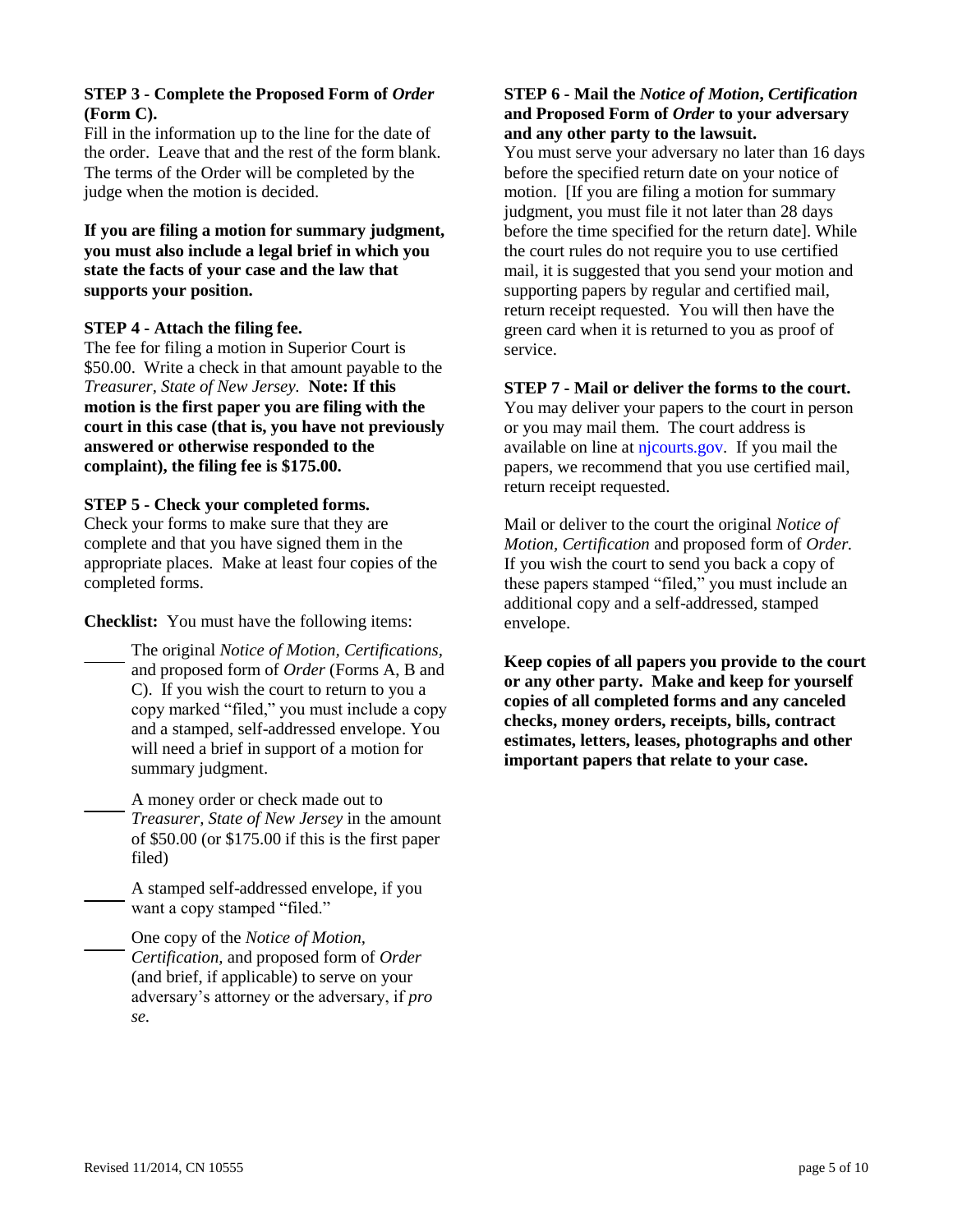|                                                                                                                                  |                              | Save                    | Print | Clear |
|----------------------------------------------------------------------------------------------------------------------------------|------------------------------|-------------------------|-------|-------|
|                                                                                                                                  | Form A                       |                         |       |       |
| Name                                                                                                                             |                              |                         |       |       |
| NJ Attorney ID Number (if applicable)                                                                                            |                              |                         |       |       |
| Address<br><u> 1989 - John Stein, mars and de Brandenburg and de Brandenburg and de Brandenburg and de Brandenburg and de Br</u> |                              |                         |       |       |
| Telephone Number                                                                                                                 |                              |                         |       |       |
|                                                                                                                                  | Superior Court of New Jersey |                         |       |       |
|                                                                                                                                  | Law Division                 |                         |       |       |
|                                                                                                                                  | County                       |                         |       |       |
|                                                                                                                                  | Docket Number                |                         |       |       |
| Plaintiff(s)                                                                                                                     |                              |                         |       |       |
| V.                                                                                                                               |                              | <b>Civil Action</b>     |       |       |
| Defendant(s)                                                                                                                     |                              | <b>Notice of Motion</b> |       |       |
| To:                                                                                                                              |                              |                         |       |       |

7 E

**TAKE NOTICE** that the undersigned will apply to the above named Court located at

, on , at 9:00 a.m. for an **Order**

to (describe relief requested):

I will rely on the attached certification which contains the grounds for the relief sought.

Pursuant to *R*. 1:6-2(d), the undersigned: (check one)

Waives oral argument and consents to disposition on the papers.

Requests oral argument if this matter is contested.

Requests oral argument for the following reasons:

A proposed form of Order is attached.

### **Court Dates**

No pre-trial conference, arbitration proceeding, calendar call or trial date has been set except as follows: (If any dates have been scheduled, note them here; otherwise state "none")

# **Discovery End Date**

Discovery in this matter is scheduled to be completed on  $\Box$ 

A discovery end date has not been assigned to this matter.  $\Box$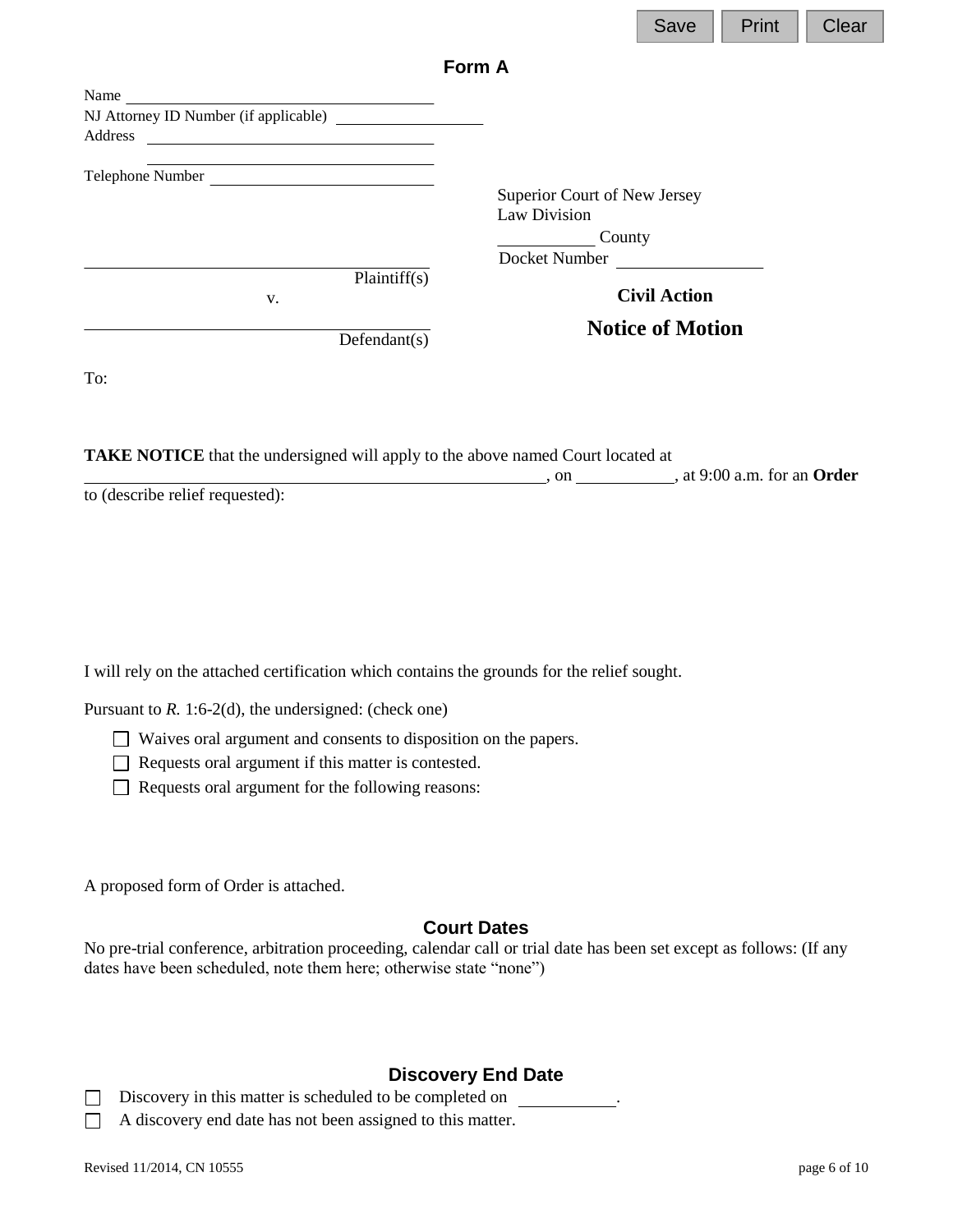### **Form A**

# **Certification Regarding Attempts to Resolve (Required for discovery and calendar motions – check one)**

- I certify that I have personally discussed this matter with the attorney for the opposing party, or the opposing party if appearing *pro se*, in order to resolve the issues raised by this motion. This effort was not successful.
- I certify that I have made a good faith effort to personally discuss this matter with the attorney for the opposing party, or with the party if appearing *pro se*, in order to resolve the issues raised by this motion. The effort I made included the following action: (specify attempts to confer):

 $\Box$ I certify that I have advised the attorney for the opposing party, or the party if appearing *pro se*, by letter that if I will make this motion if she/he continues to fail to comply with my discovery request.

I certify that the foregoing statements made by me are true. I am aware that if any of the foregoing statements are willfully false, I am subject to punishment.

Date

**Signature** 

Print Name

If this is the first paper you are filing in this case, you must sign the following certification. I certify that confidential personal identifiers have been redacted from documents now submitted to the court, and will be redacted from all documents submitted in the future in accordance with *Rule* 1:38-77(b).

Date

**Signature** 

Print Name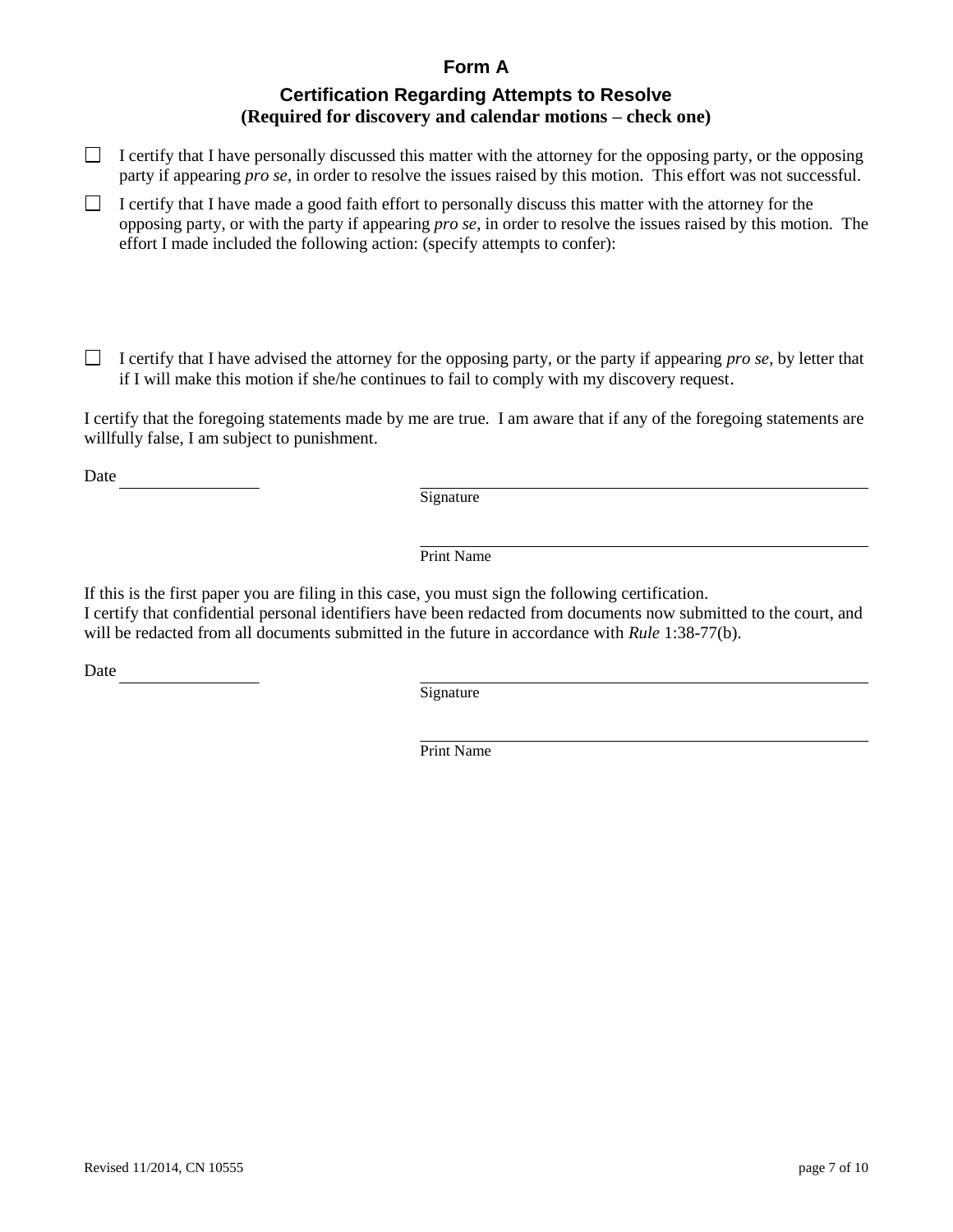|                                       | .  .                                                                      |
|---------------------------------------|---------------------------------------------------------------------------|
| Name                                  |                                                                           |
| NJ Attorney ID Number (if applicable) |                                                                           |
|                                       |                                                                           |
|                                       |                                                                           |
|                                       | Superior Court of New Jersey                                              |
|                                       | Law Division                                                              |
|                                       | County                                                                    |
|                                       | Docket Number                                                             |
| Plaintiff(s)<br>V.                    | <b>Civil Action</b>                                                       |
| Defendant(s)                          | <b>Certification in Support of Motion</b>                                 |
| т                                     | $\Box$ and the (aboal and) $\Box$ plaintiff $\Box$ defendant in the above |

**Form B**

I,  $\Box$  am the (check one)  $\Box$  plaintiff  $\Box$  defendant in the abovecaptioned matter. I make this certification in support of my motion to: (state what you want the court to do)

This motion should be granted because: (State the basis for your motion and why is should be granted. Use extra paper if necessary.)

I certify that the above statements made by me are true and that if any of the statements are willfully false, I am subject to punishment.

Date

Signature

Print Name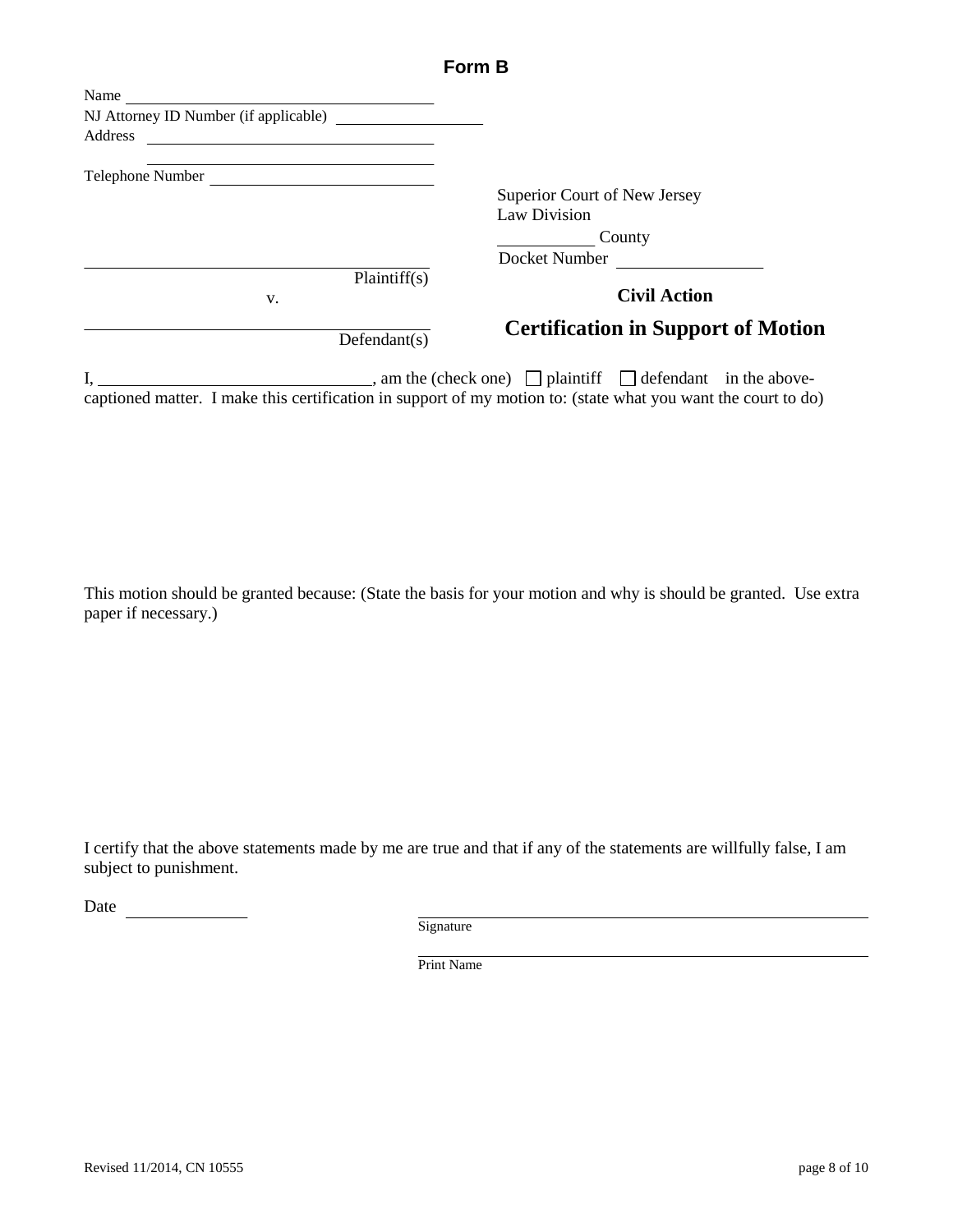# **Form B**

# **Certification of Service**

| mail, return receipt requested, check both) |                                                       | to the following parties by: (Check which mailing method you chose. If you sent it by both regular and certified                                                                                                               |  |  |  |
|---------------------------------------------|-------------------------------------------------------|--------------------------------------------------------------------------------------------------------------------------------------------------------------------------------------------------------------------------------|--|--|--|
|                                             | regular mail certified mail, return receipt requested |                                                                                                                                                                                                                                |  |  |  |
|                                             |                                                       | List each party to the lawsuit; use the attorney's name and address if the party is represented by counsel.                                                                                                                    |  |  |  |
| Name                                        |                                                       | Name                                                                                                                                                                                                                           |  |  |  |
| Address                                     |                                                       | Address and the state of the state of the state of the state of the state of the state of the state of the state of the state of the state of the state of the state of the state of the state of the state of the state of th |  |  |  |
|                                             |                                                       |                                                                                                                                                                                                                                |  |  |  |
| Attorney for                                |                                                       |                                                                                                                                                                                                                                |  |  |  |
| Date                                        |                                                       |                                                                                                                                                                                                                                |  |  |  |
|                                             | Signature                                             |                                                                                                                                                                                                                                |  |  |  |
|                                             | Print Name                                            |                                                                                                                                                                                                                                |  |  |  |